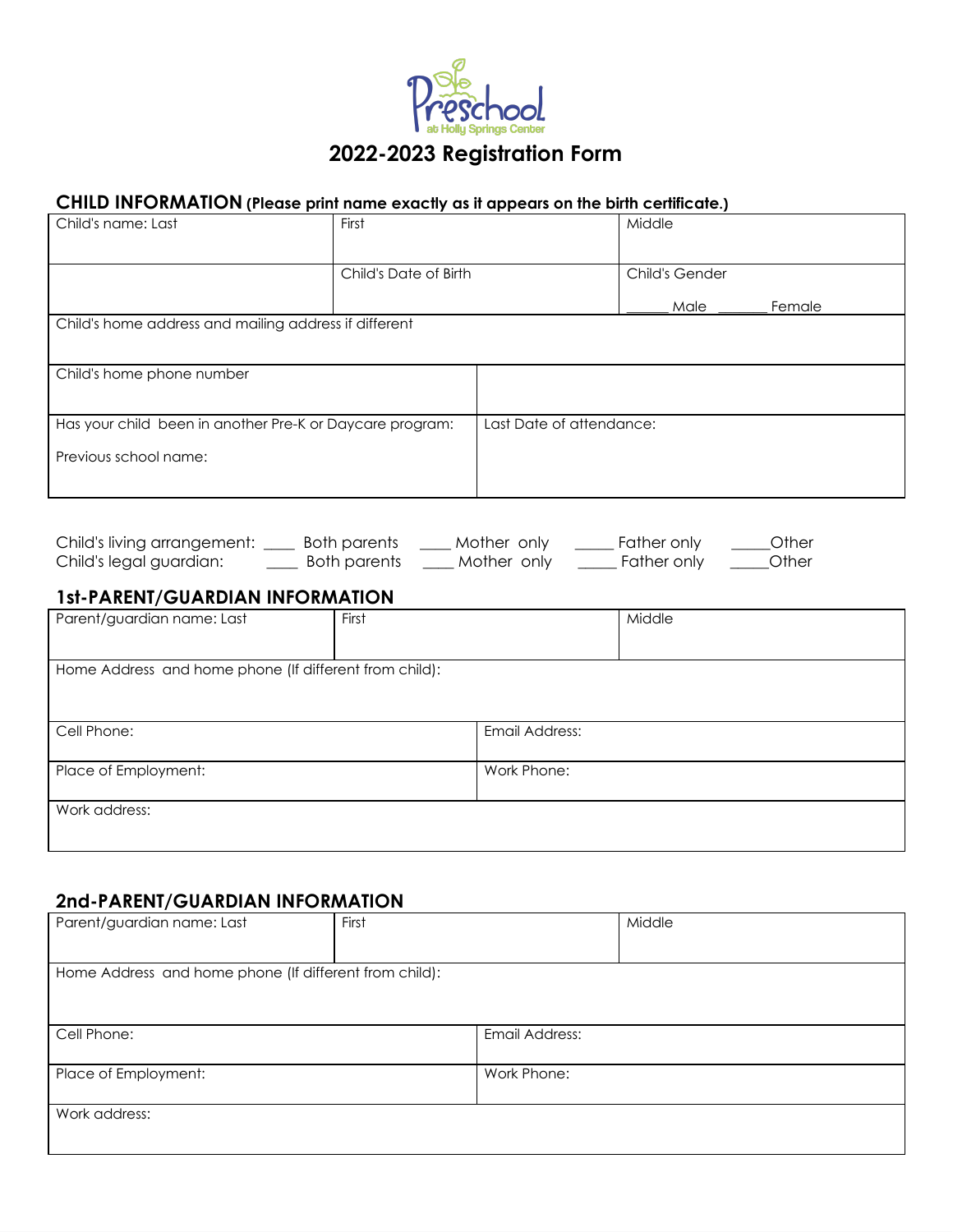### **EMERGENCY CONTACT INFORMATION**

People to contact if we can't get in touch with legal guardians. Names, phone number, and relationship to child

| $\overline{\phantom{0}}$           |                                  |
|------------------------------------|----------------------------------|
| $2 -$                              |                                  |
|                                    |                                  |
| Child's doctor and phone number    | Child's dentist and phone number |
| Date of last full health screening |                                  |

### **CHILD RELEASE INFORMATION**

Please list all people other than you who may pick up your child from the Holly Springs Center. Name, phone numbers, and relationship to your child. (Examples-grandparent, aunt, neighbor)

| 1-                                                           |  |  |
|--------------------------------------------------------------|--|--|
|                                                              |  |  |
|                                                              |  |  |
|                                                              |  |  |
|                                                              |  |  |
| $2 -$                                                        |  |  |
|                                                              |  |  |
|                                                              |  |  |
|                                                              |  |  |
|                                                              |  |  |
| $3-$                                                         |  |  |
|                                                              |  |  |
|                                                              |  |  |
|                                                              |  |  |
|                                                              |  |  |
| 4-                                                           |  |  |
|                                                              |  |  |
|                                                              |  |  |
|                                                              |  |  |
|                                                              |  |  |
| Is there anyone who specifically can NOT pick up your child? |  |  |
|                                                              |  |  |
|                                                              |  |  |
|                                                              |  |  |
|                                                              |  |  |

**What is the primary language spoken in your home?**

**Please describe your child's temperament:**

**Do you have any specific preferences regarding your child's care?**

**Is your child potty trained?**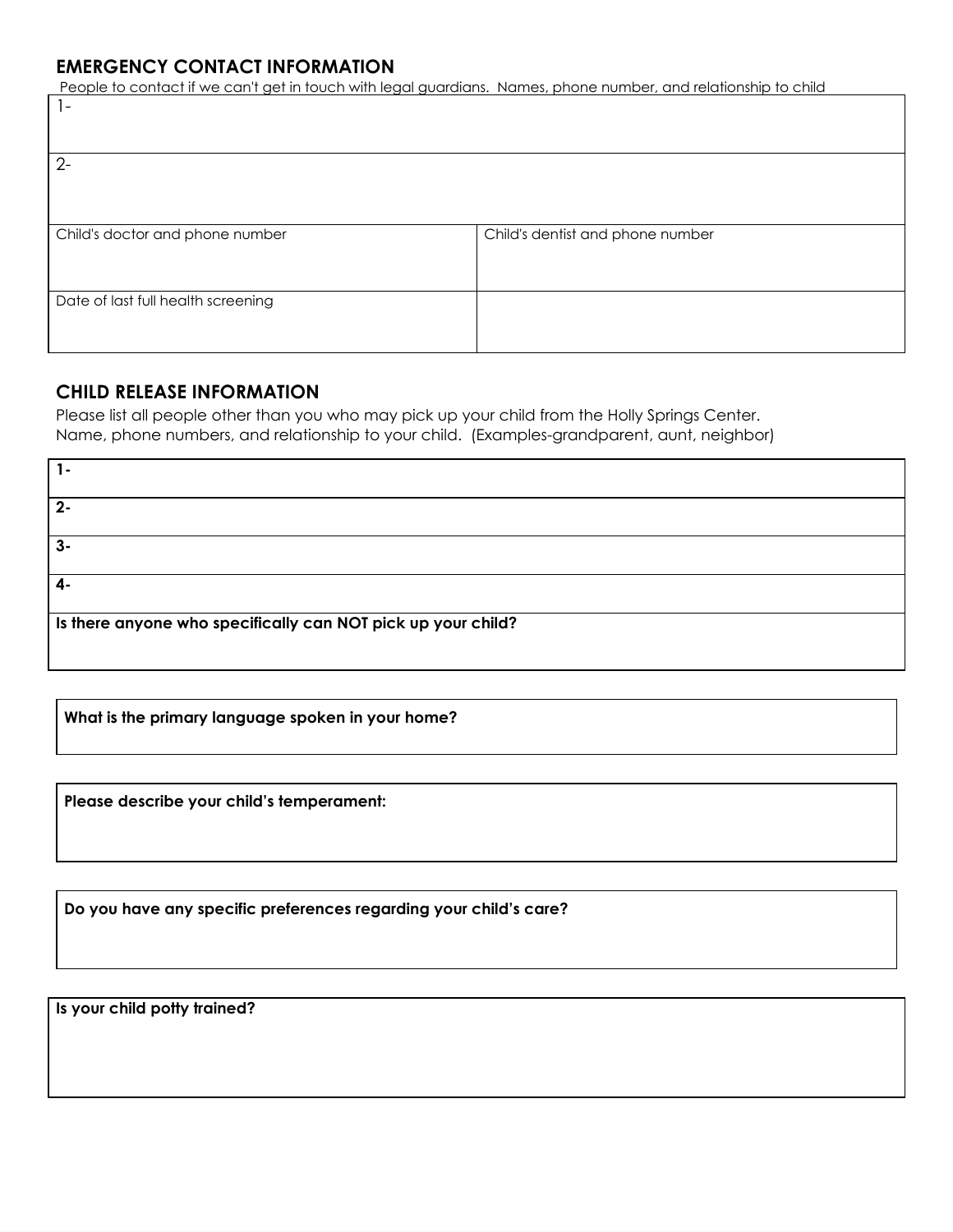Does your child have any special needs (physical or social/emotional) or accommodations that will need to be **met while at Preschool at Holly Springs**?

**Is your child currently on medication(s) prescribed for long-term, continuous use and/or have any allergy, illness or health concerns?**

# **ENROLLMENT AGREEMENT**

### **FEES and PAYMENT**

### **Registration/Materials Fee**

A **non-refundable** annual registration/materials fee of \$150/child or \$250/family is due and payable on the day this Agreement is made (date of enrollment) and thereafter before school begins, for each year your child is enrolled in the Holly Springs Center. A child is not considered enrolled and does not have a secured spot until this enrollment fee is paid. Checks can be made payable to Preschool at Holly Springs Center and mailed to Attn: Preschool 120-B Holly Springs School Rd, Pickens, SC 29671

| <b>Preschool Tuition</b>                                     |                                                                                                       |
|--------------------------------------------------------------|-------------------------------------------------------------------------------------------------------|
| 8:30AM-11:30AM daily - \$230/month                           | <b>Preschool and Kindercare Tuition</b> is due on or                                                  |
| <b>Kindercare Tuition</b>                                    | before the Friday at the end of the first full week<br>of each calendar month for that month of care. |
| 7:30-8:30 am - \$50/month                                    | If you enroll your child in Preschool during the<br>middle of a month, you will pay, on or before the |
| $11:30-3:00$ pm - \$160/month                                | first day your child attends the Center, a portion                                                    |
| $3:00-5:30$ pm - \$100/month                                 | of the monthly tuition, pro-rated on a daily basis<br>for the period remaining in the month.          |
| Full day tuition from 7:30-5:30 pm is<br>$$540/m$ onth       | <b>Occasional Use Kindercare Fees will be billed</b><br>and due at the end of each month.             |
| December Preschool and Kindercare will be<br>discounted 25%. |                                                                                                       |
| <b>Occasional Use Kindercare Fees:</b>                       |                                                                                                       |
| (can be used up to 5 days per month per student)             |                                                                                                       |
| 7:30AM-8:30AM - \$3 per day                                  | "Drop in"- \$30 per day or \$20 per                                                                   |
| 11:30AM-3:00PM - \$8 per day                                 | $\frac{1}{2}$ day for non-enrolled students.                                                          |
| 3:00-5:30pm - \$6 per day                                    |                                                                                                       |
|                                                              |                                                                                                       |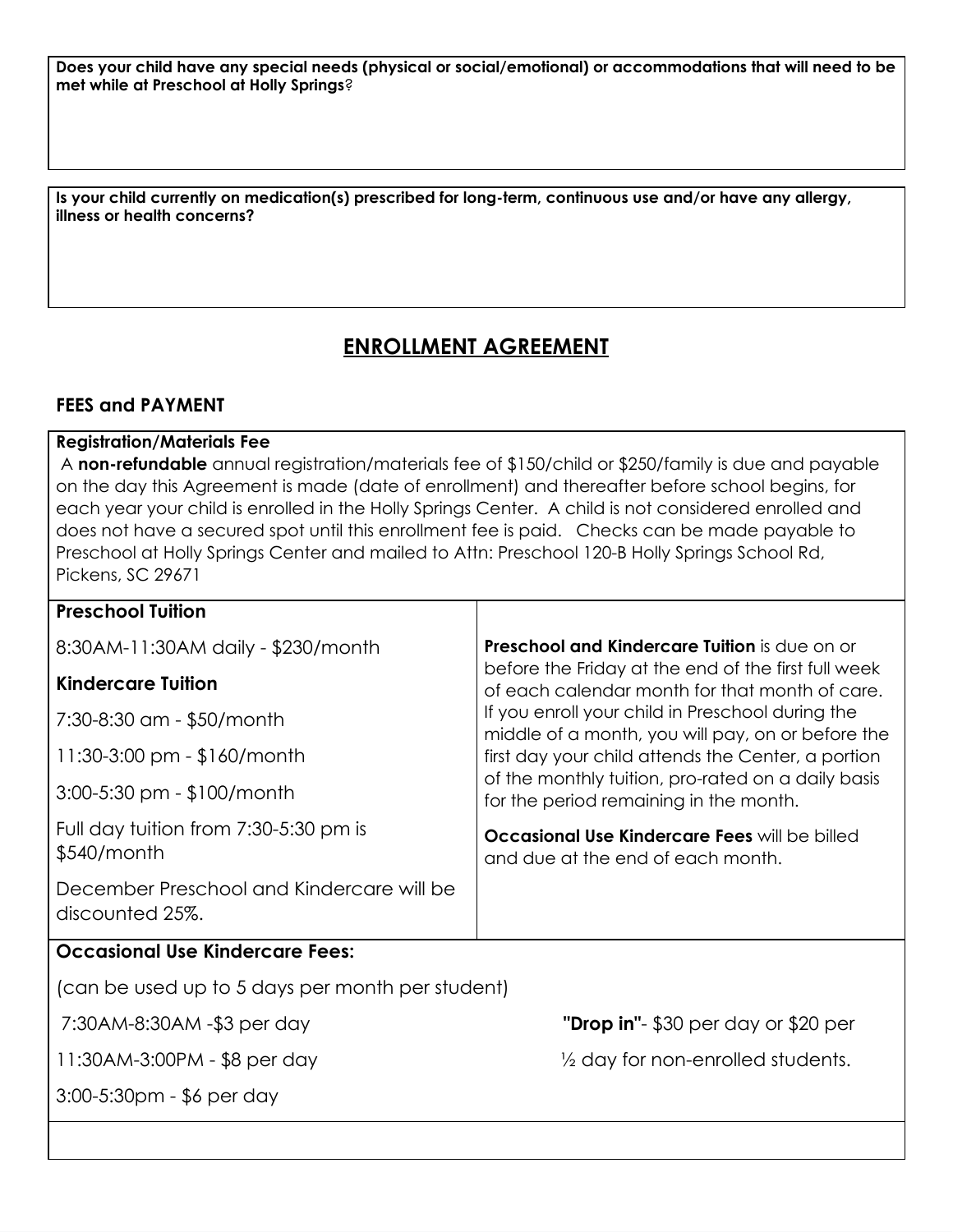### **Absences**

If your child is enrolled in our program, you are responsible for paying the full monthly tuition for each month your child is enrolled in the Center, even if your child is absent (due to illness or other cause) during the month. We will not give refunds for days missed or for early withdrawal from the program.

### **Meals and Snacks**

The Center will provide breakfast to any student who arrives before 9 am, lunch to all Kindercare students who stay after 11:30 am, and a snack to anyone who stays after 3:30 pm. We follow CACFP for meal planning and nutrition requirements.

### **Multi-child discount**—5% of total charges

**Calendar** We will follow the SDPC calendar for start and end dates, holidays, workdays, and inclement weather. We are still in session when SDPC switched to virtual learning.

**Withdrawals** We request a 30-day notice to the director should it be necessary to withdraw your child from our program. This is a consideration for other children and families on our waiting list. We will not refund registration fees or partial monthly fees.

# **PUBLICITY, SOCIAL MEDIA and OUTSIDE CONSULTANTS**

I DO NOT grant permission for my child to be photographed or interviewed for publicity or news purposes and included on the school's social media accounts. (ex. Facebook)

\_\_\_ I DO NOT grant permission to have my child interviewed, observed, or tested by outside consultants who are specifically screened by the HSC center staff. (ex. speech)

## **ON-SITE FIELD TRIPS**

Preschool occasionally takes "field trips" to other parts of the Holly Springs campus - the lower playground, the cafeteria, the library, and the main garden. By signing this agreement you give permission for your child to go on said trips.

## **PROGRAM and HOURS OF CARE**

Please indicate all that you will need for your child(ren)

### **Preschool**

\_\_\_\_\_\_Preschool (M-F-8:30-11:30 \$230/month)

#### **Kindercare**

Early care (M-F 7:30-8:30am \$50/month)

\_\_\_\_\_\_Middle care (M-F 11:30-3:00pm \$160/month)

\_\_\_\_\_\_Late Care (M-F 3:00-5:30pm \$100/month)

**Care needs can be changed as needed as long as there is space available in the desired slot.**